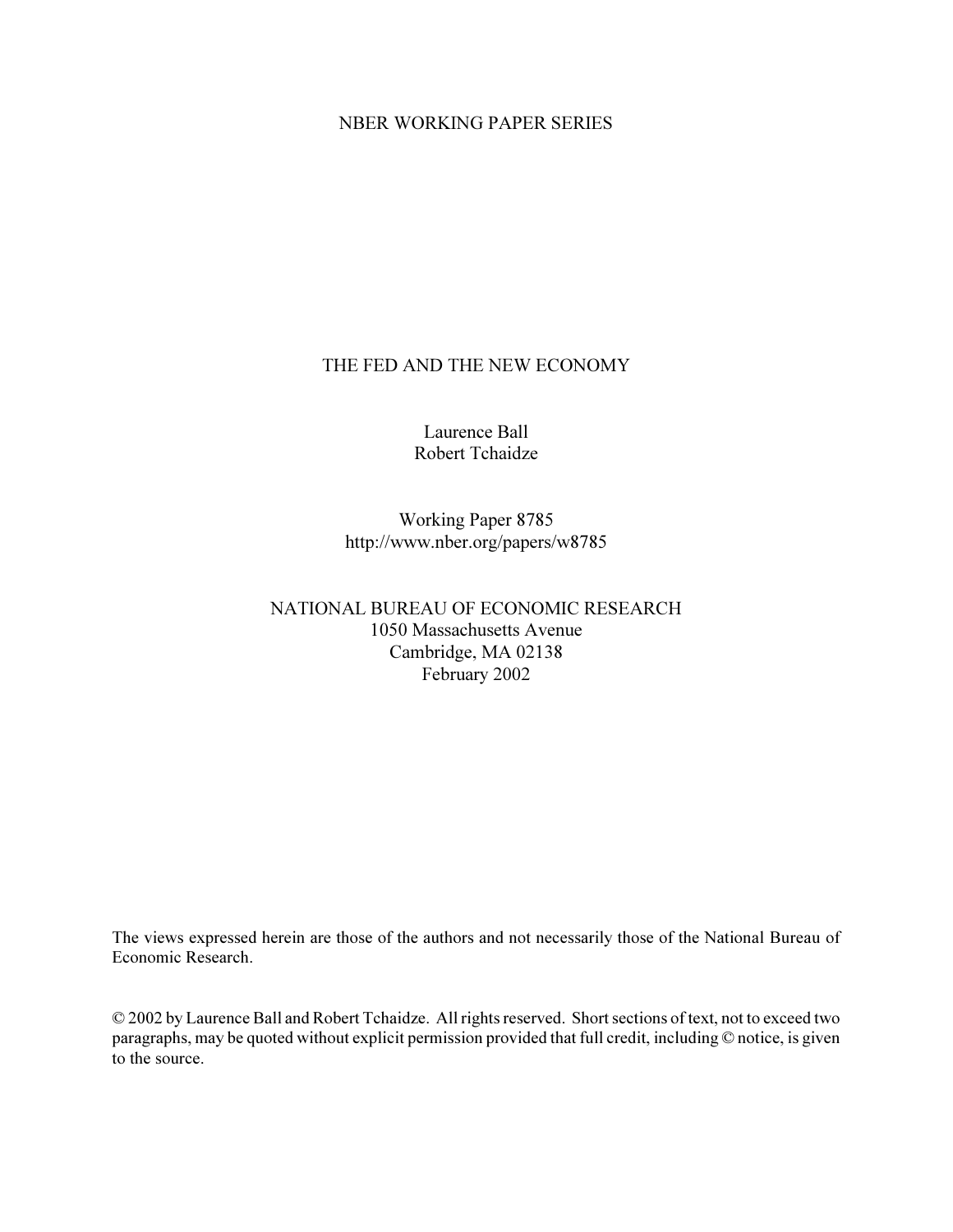The Fed and the New Economy Laurence Ball and Robert Tchaidze NBER Working Paper No. 8785 February 2002 JEL No. E58, E65, N12

### ABSTRACT

This paper seeks to understand the behavior of Greenspan's Federal Reserve in the late 1990s. Some authors suggest that the Fed followed a simple "Taylor rule," while others argue that it deviated from such a rule because it recognized that the "New Economy" permitted an easing of policy. We find that a Taylor rule based on inflation and unemployment does break down in the late 1990s. However, the Fed's behavior appears stable once one accounts for the falling NAIRU of the period. A rule based on inflation and the deviation of unemployment from the NAIRU captures the Fed's behavior through the entire period from 1987 to 2000.

Laurence Ball **Robert Tchaidze** Department of Economics Department of Economics Johns Hopkins University Johns Hopkins University Baltimore, MD 21218 Baltimore, MD 21218 and NBER tchaidze $\omega$ jhu.edu lball@jhu.edu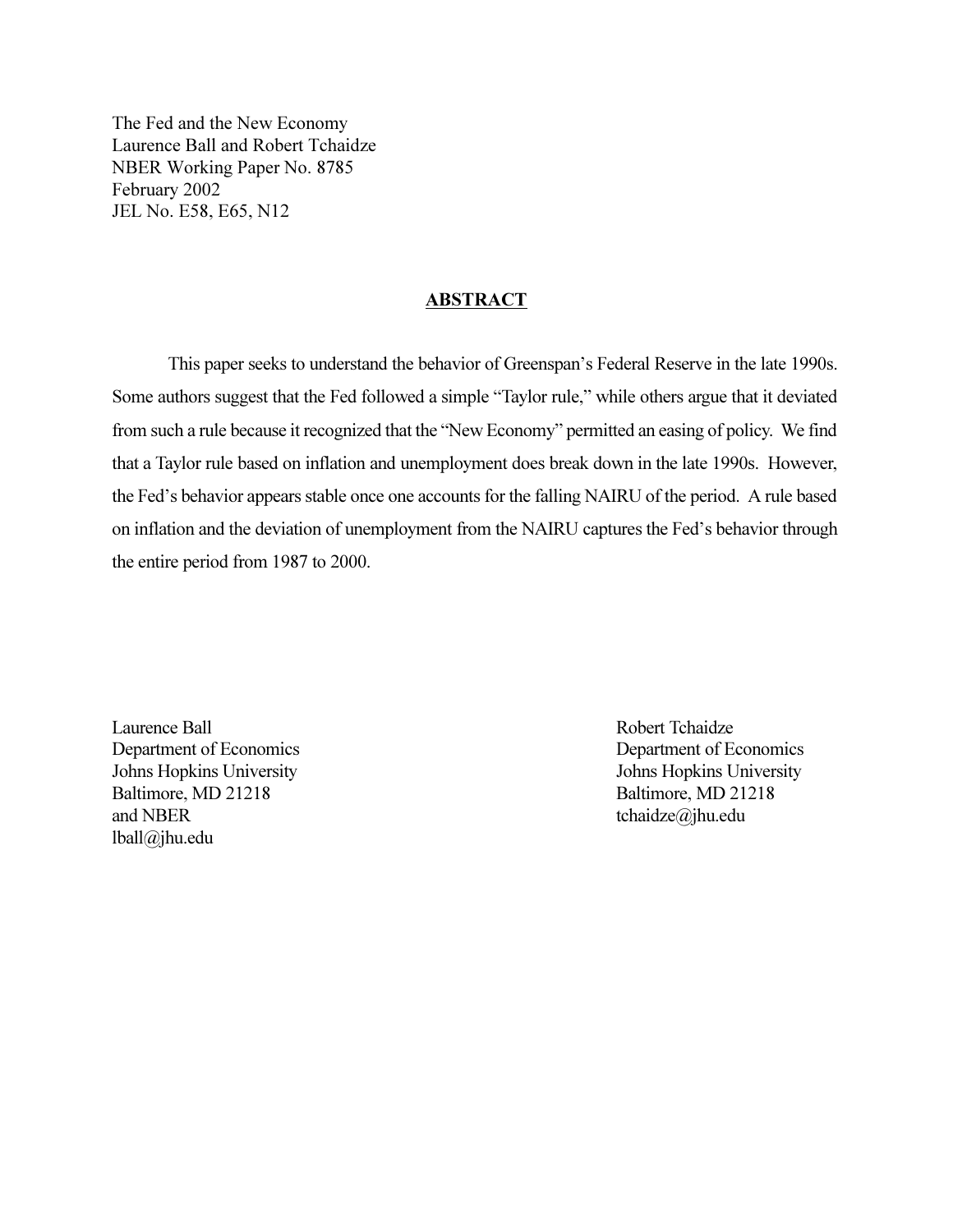### THE FED AND THE NEW ECONOMY

## By Laurence Ball and Robert R. Tchaidze\*

 Starting with John Taylor (1993), a large literature argues that monetary policy under Alan Greenspan is well-explained by a simple reaction function. Interest rates rise when inflation rises, and fall when there is greater economic slack. Estimates of such a reaction function produce high  $R<sup>2</sup>$  s for the Greenspan era. Observers such as N. Gregory Mankiw (2001) conclude that monetary policy is predictable based on inflation and aggregate slack, and that there is little role for other variables or for judgement about the economy.

 This view conflicts, however, with historical accounts of policy in the late 1990s – the "New Economy" era. Many authors suggest that Greenspan's Fed deviated from its normal behavior because it recognized changes in the economy, such as higher productivity growth. In particular, it held interest rates steady despite a booming economy and falling unemployment that normally would have triggered a tightening. Alan Blinder and Janet Yellen (2001) call this behavior "forbearance"; explaining it, they say, is "an important question for macro-historians." Journalist Bob Woodward (2000) makes the point more dramatically: Alan Greenspan is "the innovative technician who spotted productivity growth in the 1990s and refused to raise interest rates when the traditional economic models and theories cried out for it."

 This paper asks whether the Fed's behavior can really be explained by a simple Taylor rule, or whether it deviated from such a rule in the late 1990s. And if it did deviate, then why? As Milton Friedman (2001) has asked, "does Alan Greenspan have an insight into movements in the economy and the shocks that other people don't have?"

1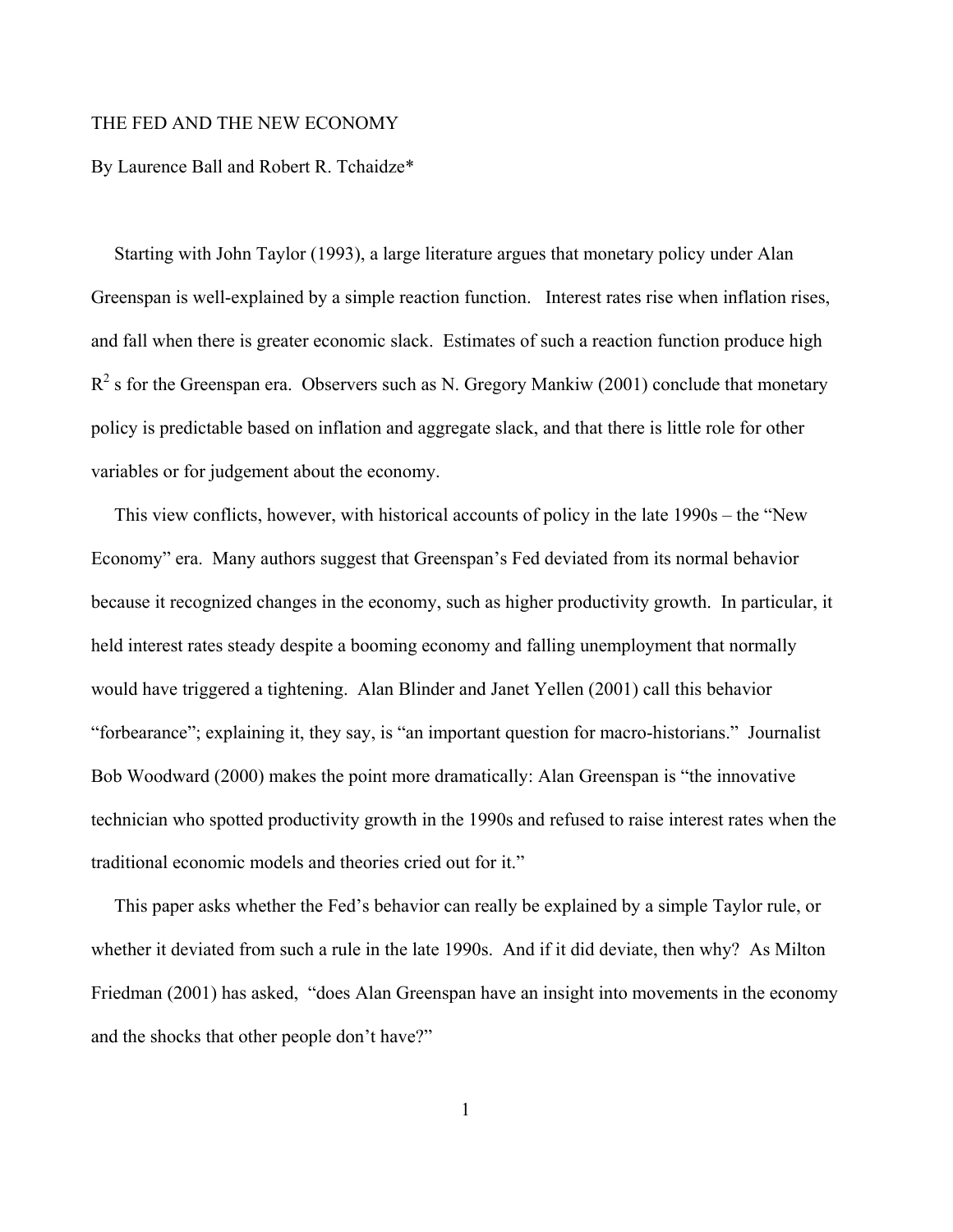We investigate these issues by estimating Taylor rules for two parts of Greenspan's tenure at the Fed, the "old economy" period from 1987 through 1995 and the "new economy" period from 1996 through 2000. We begin in Section I with a particularly simple version of the rule proposed by Mankiw: the federal funds rate depends on the inflation rate and the unemployment rate. For the old-economy period, this rule explains Fed behavior well: the  $\bar{R}^2$  is 0.94. But the rule breaks down after 1995. The interest rates chosen by the Fed are lower than those implied by the old-economy rule by amounts that increase over time to over 200 basis points. This result confirms Blinder and Yellen's story of Fed forbearance in the face of falling unemployment.

 Section II presents our explanation for the Fed's behavior: it held interest rates down because it observed a fall in the NAIRU (the non-accelerating-inflation rate of unemployment). The proper measure of economic slack is the deviation of unemployment from the NAIRU; a Taylor rule that simply includes unemployment is misspecified if the NAIRU changes over time. We reestimate the Taylor rule from the previous section with the correct variable, using a NAIRU for each point in time based on estimates by leading economists. This modification makes little difference for the pre-1996 period, because the NAIRU series is almost constant. Starting in 1996, however, consensus estimates of the NAIRU fell steadily. This implies greater slack in the economy, and so the Taylor rule predicts lower interest rates. In this case, the predictions of the old-economy rule are close to the Fed's actual behavior through 2000. Once a changing NAIRU is taken into account, there is little evidence that the Fed shifted its behavior in response to the New Economy.

Section III presents our conclusions.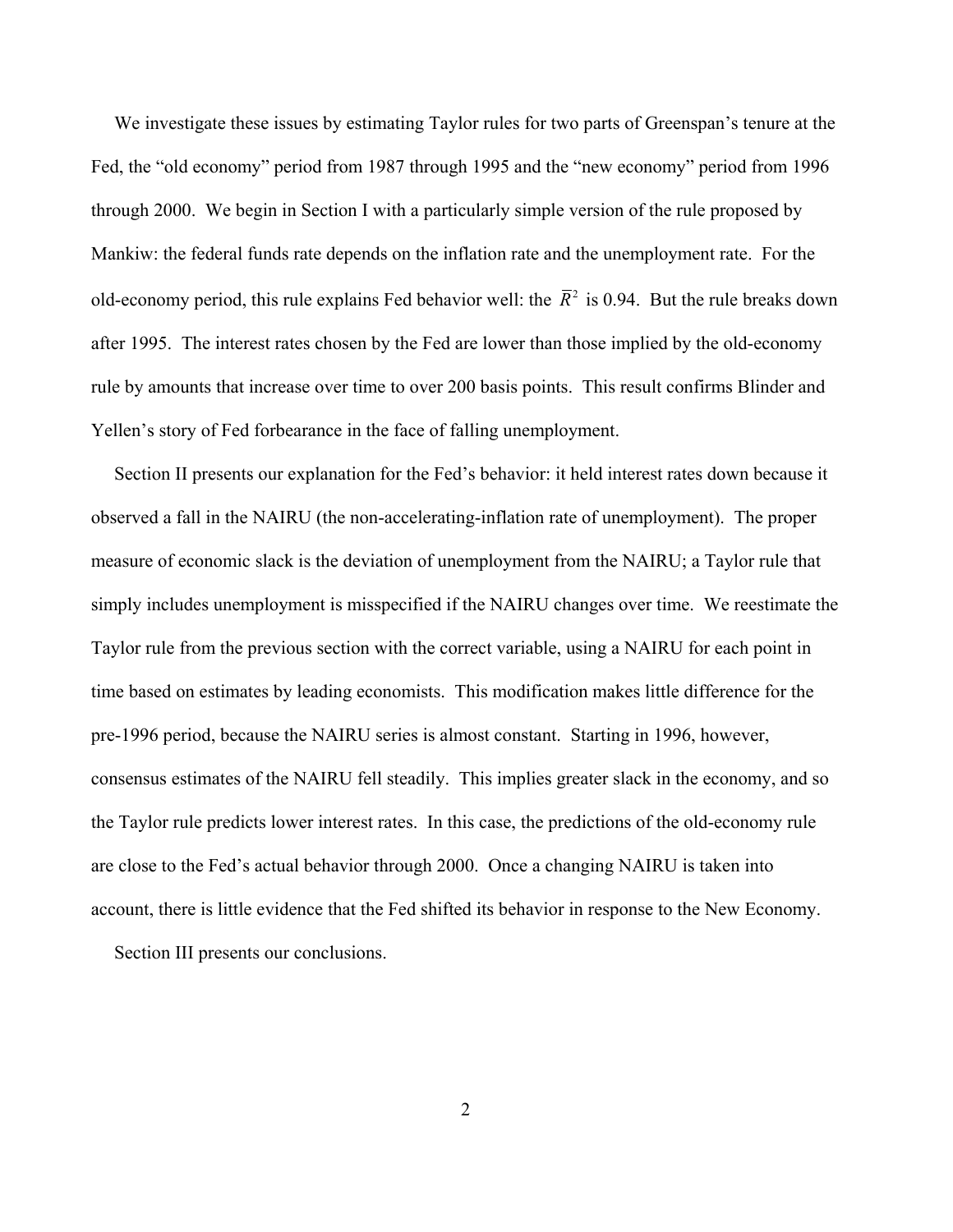### I. A SIMPLE TAYLOR RULE

 Following Mankiw (2001), we examine Taylor rules based on unemployment and inflation. Most Taylor rules in the literature use the output gap rather than unemployment as a measure of economic slack. We have experimented with both variables, however, and find that unemployment produces better-fitting Taylor rules.<sup>1</sup>

 In this section, we use the unemployment rate as our slack variable without adjusting for changes in the NAIRU. Mankiw argues that a Taylor rule based on the raw unemployment rate provides a good explanation for the behavior of Greenspan's Fed. Extending Mankiw's analysis, we examine the stability of the rule over the old- and new-economy parts of Greenspan's tenure. We define the former as beginning in 1987:4, the first full quarter of Greenspan's chairmanship, and ending in 1995:4. The new-economy period begins in 1996:1 and ends in 2000:4. Following Ball and Robert Moffitt (2001), we date the beginning of the new economy at 1996 because productivity growth accelerated in that year. Note that we exclude 2001, when the economy entered a recession (the post-New Economy?). The Fed's reaction to this downturn is left for future research.

 We examine Taylor rules based on two different measures of inflation. The first is the growth rate of the implicit GDP deflator (IPD), which is used by Taylor (1993, 1999). The second is the growth of the CPI excluding food and energy (CPIX), which is used by Mankiw. These two variables produce roughly the same goodness of fit overall, but they produce noticeably different predictions for interest rates in certain periods. For each of the two price indices, we define inflation for quarter t as the percentage change in the index from t-4 to t.

Table I presents estimates of the Taylor rule: we regress the nominal federal funds rate on a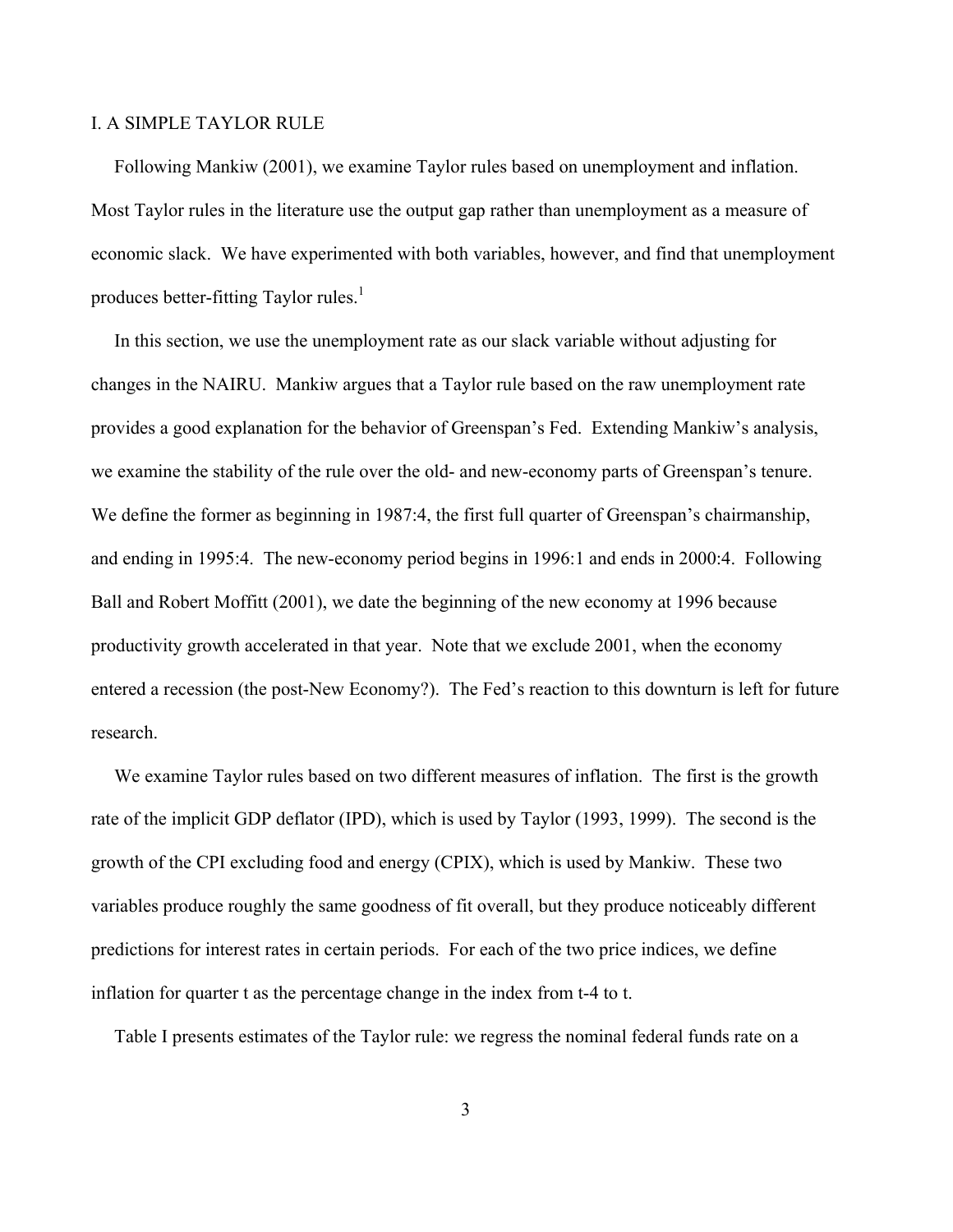constant, unemployment, and inflation. The results for the pre-1996 sample show how a simple rule can explain Fed behavior: the  $\bar{R}^2$  is 0.94 for both measures of inflation. We find that a onepercentage-point rise in inflation leads the Fed to increase the funds rate by 1.4 or 1.6 points, which raises the real funds rate by 0.4 or 0.6. A one-point rise in unemployment leads the Fed to reduce the funds rate by 1.6 or 2.0 points. This response to slack is stronger than that found in most previous work, reflecting the fact that unemployment has greater explanatory power for the funds rate than the output gaps used by others. $2^2$ 

The results are quite different for the period from 1996 through 2000. The  $\bar{R}^2$ 's fall to 0.53 and 0.66, the unemployment coefficients are much lower than before, and in one case the inflation coefficient drops below one. Comparing the estimated Taylor rules for the old- and new-economy periods, there is strong evidence of a shift in behavior. Wald tests for stability of all the coefficients produce p-values of  $10^{-4}$  and below.

 Figures 1 and 2 show the breakdown of the Taylor rule graphically. In each Figure, the solid line gives the path of the real federal funds rate, defined as the nominal rate minus inflation, for the entire Greenspan era. Inflation is measured with the CPIX in Figure 1 and with the deflator in Figure 2. The dashed lines in the Figures are predicted values for the real interest rate arising from the Taylor rule. We use the estimated rules for the pre-1996 period; thus the dashed lines are insample fitted values through 1995 and out-of-sample forecasts thereafter. The results through 1995 confirm the good fit of the old-economy Taylor rule. But the Fed diverged from that rule after 1995: the predicted interest rates grow steadily but the actual interest rates stay low. For the CPIX, the divergence between the predicted and actual rate peaks at 236 basis points in 1999:1; for the deflator, the peak is 212 basis points in 2000:1.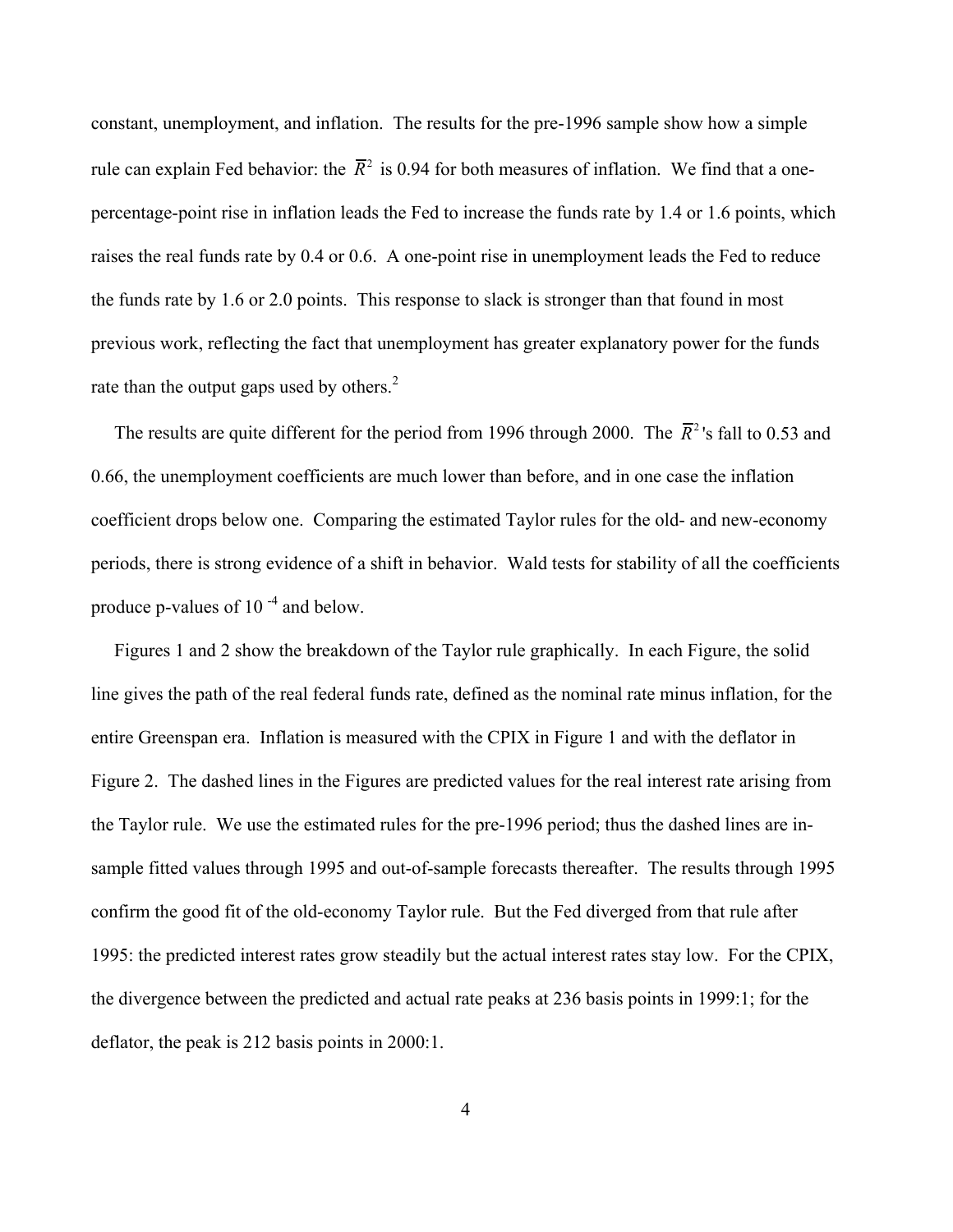These results are easy to understand. The unemployment rate fell from 5.6 percent in 1995 to 4.0 percent in 2000. Inflation was fairly steady, so falling unemployment produced a rise in the predicted interest rate. But the Fed did not raise the actual rate by much – it "forebore." For some reason, the Fed did not feel the need to respond to falling unemployment with the tightening implied by its earlier policy rule.

# II. A TAYLOR RULE WITH A TIME-VARYING NAIRU

 If the NAIRU changes over time, the proper measure of economic slack is the deviation of unemployment from the NAIRU. Here we examine Taylor rules based on this variable.

### A. Measuring the NAIRU

 The first step is to find estimates of the NAIRU for the Greenspan era. We have examined estimates from both academic researchers and government agencies. Since we are interested in understanding the evolution of Fed policy, we seek NAIRU estimates for each point in time made at that point in time. That is, like Athanasios Orphanides (2001) and Tchaidze (2001), we seek "realtime" estimates of economic slack that policymakers could have observed. As discussed below, our real-time NAIRU estimates for the late 1990s are moderately higher than current estimates for that period. The fall in the NAIRU that researchers now identify was not fully recognized while it was happening.

 In the academic literature, the most prominent estimates of the NAIRU are those of Robert Gordon and of Douglas Staiger, James Stock, and Mark Watson. These authors derive timevarying NAIRUs from data on actual unemployment and inflation. They use techniques such as the Kalman filter that allow them to distinguish movements in the NAIRU from transitory shocks to the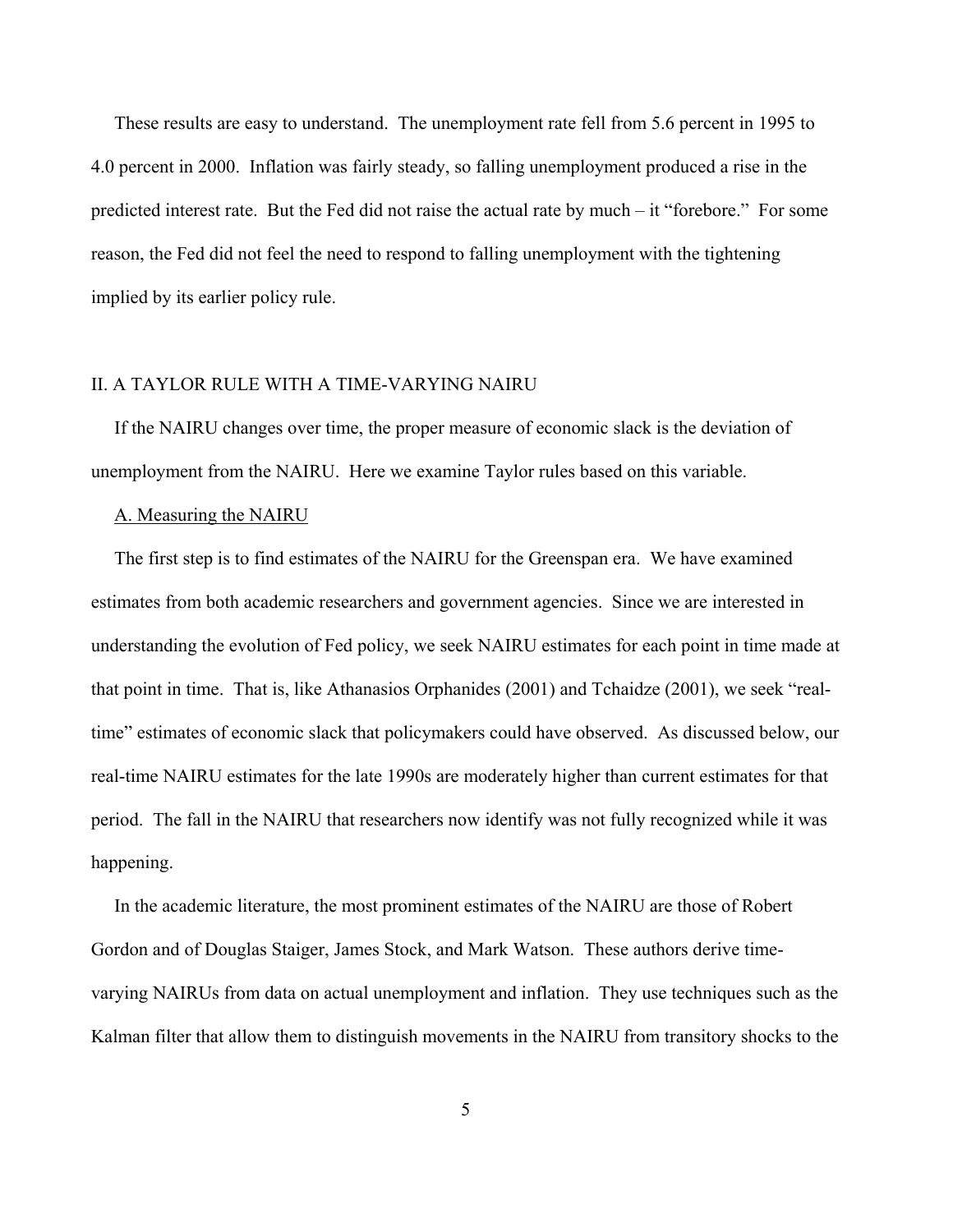Phillips curve. We use the work of Gordon and of Staiger et al. as our primary sources of NAIRU estimates. We also examine estimates from the Council of Economic Advisors and the Congressional Budget Office, which presumably are based on more judgmental procedures. As discussed below, these government estimates of the NAIRU are fairly close to those of academics.

 We would like to have real-time estimates of the NAIRU from Gordon and Staiger et al. every quarter. We do not have these data, but we can approximate them based on papers written by these authors at various times. A given Gordon or Staiger et al. paper presents a NAIRU series that extends up to the most recent quarter for which data are available. The NAIRU for the last quarter is a real-time estimate because it is not based on information beyond the quarter. By pooling the papers of Gordon or of Staiger et al., we obtain real-time estimates of the NAIRU from the same source in selected quarters. We use linear interpolation to produce NAIRU estimates between these quarters. The interpolated series are our best guess of the real-time NAIRU estimates that would exist if Gordon or Staiger et al. had written papers every quarter rather than periodically.

 Specifically, in a series of articles starting in the 1980s, Gordon suggests that the NAIRU is constant at 6.0%. The last such article was written in December 1994 (Gordon, 1994); thus we set Gordon's real-time NAIRU at 6.0% through 1994:4. Gordon then produced several papers on timevarying NAIRUs (1997, 1998, 2002). Using the last estimate from each, we obtain NAIRUs of 5.6 in 1996:2, 5.54 in 1998:2, and 5.17 in 2000:4. We linearly interpolate starting in 1994:4 to obtain a "Gordon real-time NAIRU series." Similarly, based on Staiger et al. (1997a), we set these authors' real-time NAIRU at 6.18 through 1994:4. Based on Staiger et al. (1997b, 2001) we obtain 5.7 in 1995:4 and 4.50 in 2000:1; we interpolate and assume the NAIRU is constant after 2000:1. Note that both the Gordon and Staiger et al. series decline monotonically after 1994, although the fall is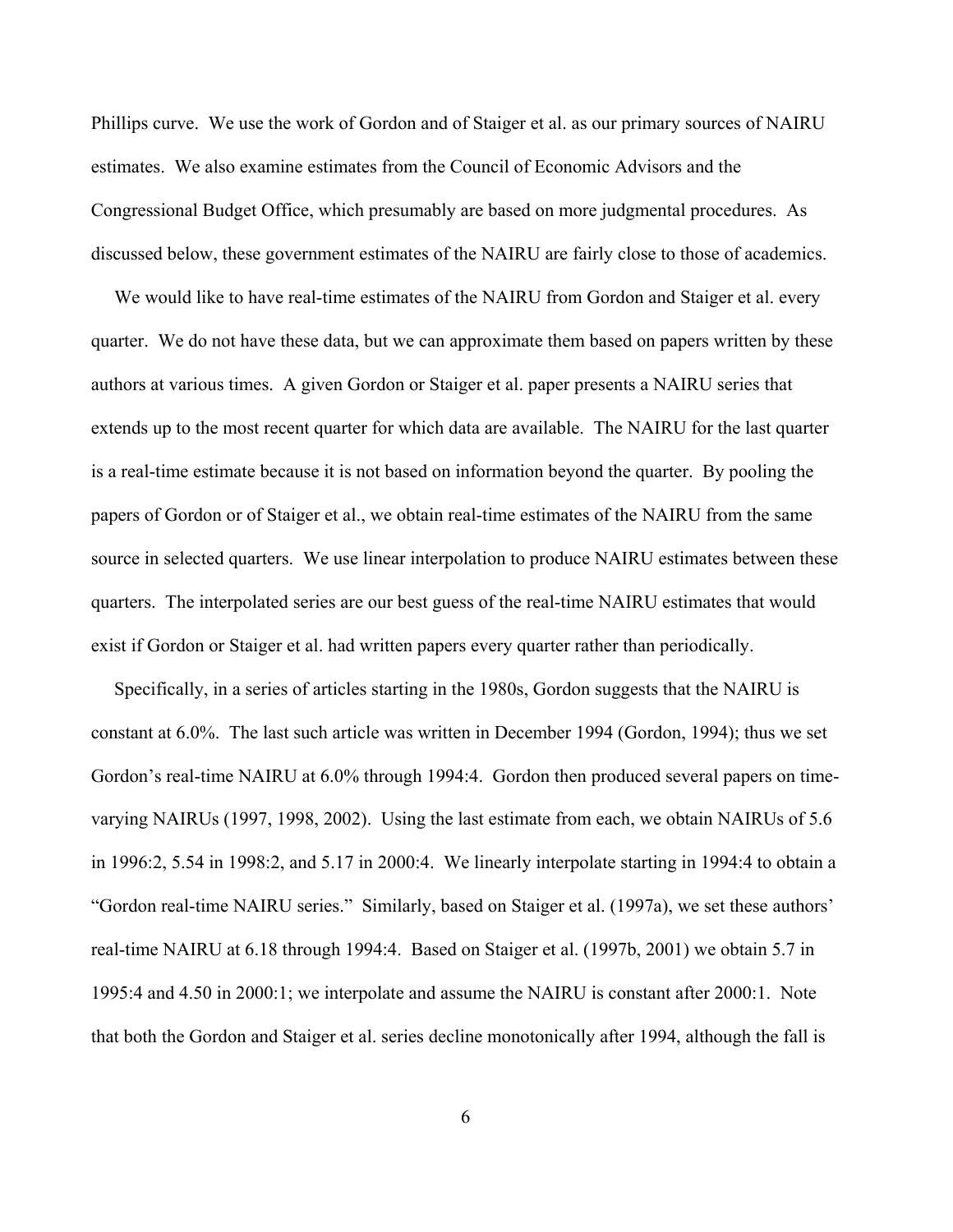somewhat larger for the latter.<sup>3</sup>

### B. Taylor-Rule Estimates

 We now estimate the Taylor rule with unemployment replaced by the deviation of unemployment from the NAIRU. In our regressions, we measure the NAIRU by the average of the Gordon and Staiger et al. estimates. This average is constant at 6.09 through 1994:4 and then declines to 4.84 in 2000:4.

 Table II presents the results. For the pre-1996 period, the Taylor rule coefficients are close to those for our constant-NAIRU specification in Table I; this reflects the fact that the NAIRU series does not vary until the last year of the old-economy period. For 1996-2000, the results are mixed. The coefficients on unemployment more than double for this period when the time-varying NAIRU is subtracted. But the  $\bar{R}^2$ 's are similar to those for the constant-NAIRU specification, and there is still evidence of instability across the two periods. The Wald test for stability of the three coefficients produces p-values of 0.02 and 0.001 for the two inflation measures. These p-values are orders of magnitude larger than those for the constant-NAIRU case, but they still provide strong evidence of instability.

 Despite this statistical result, the instability of the Taylor rule is much smaller in economic terms when we allow a time-varying NAIRU. We can see this from Figures 3 and 4, which parallel Figures 1 and 2 for the constant-NAIRU case. Once again, we plot fitted values for the interest rate over the Greenspan era based on the pre-1996 policy rule. This time, the predicted interest rates after 1996 do not diverge greatly from the actual interest rates: the Fed did about what one would expect based on its earlier behavior. Note that the modest divergences from predicted behavior that do occur are usually in the negative direction. Policy in the late 90s appears a bit tighter than the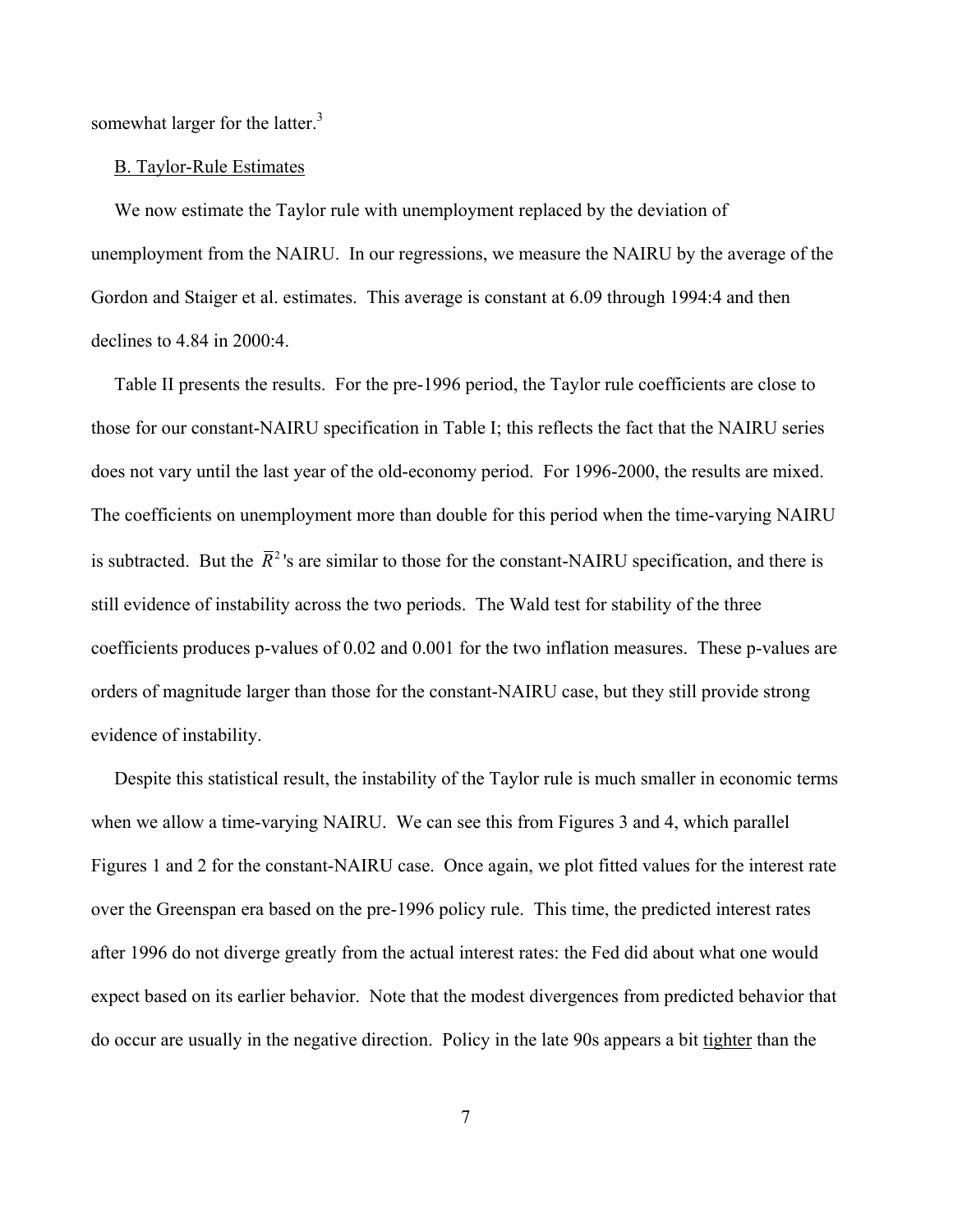policy predicted by the Fed's earlier rule.

 These results suggest the following interpretation of Fed behavior. Policymakers realized that the right measure of slack is the deviation of unemployment from the NAIRU. During the late 1990s, they observed that the NAIRU fell. Like Gordon and Staiger et al., they inferred this from the evolution of inflation and actual unemployment. Perhaps policymakers did this informally, or perhaps members of the Fed staff estimated the NAIRU using techniques similar to those of Gordon and Staiger et al. – or simply read these authors' papers as they were written. In any case, the falling NAIRU implied greater economic slack, which meant that the Fed's Taylor rule did not produce a major tightening.

### C. NAIRUs Revealed by Interest Rates

 Here we tell our story in a different way. Suppose the Fed follows a stable Taylor rule. The coefficients are those of the constant-NAIRU rule estimated for the pre-1996 period. As we have seen, this rule diverges from actual behavior in the late 90s if the NAIRU stays fixed. But any divergence can be eliminated by assuming the right change in the NAIRU. If the predicted interest rate with a constant NAIRU exceeds the actual interest rate by an amount x, the rule fits perfectly if the NAIRU falls by x divided by the coefficient on unemployment. We use this method to find a series starting in 1996 for the fall in the NAIRU relative to the pre-96 level. We then set the pre-96 NAIRU at 6.09 percent to obtain a series of NAIRU levels. This series shows what the Fed must have believed the NAIRU to be during the late 90s if it were exactly following its pre-96 rule.

 In Figure 5, the dashed lines present implicit NAIRU series derived this way; there are two series corresponding to our two price indices. For comparison, the Figure also presents real-time NAIRU series from other sources. We include the Gordon and Staiger et al. series described above,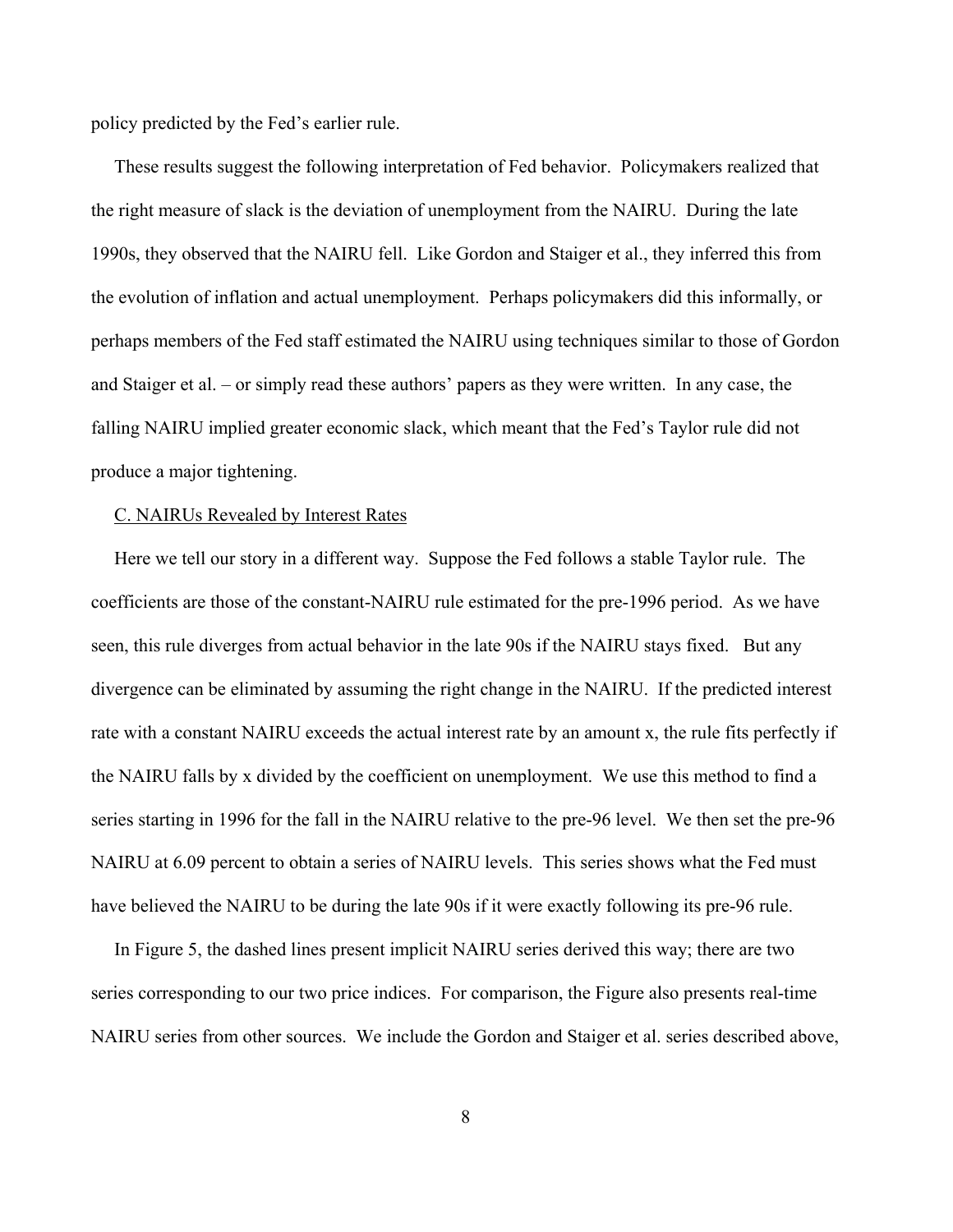and series from the Congressional Budget Office and Council of Economic Advisors. The CBO and CEA series are constructed from annual publications by these agencies (we construct a quarterly series by interpolation).

 In Figure 5, all the NAIRU series decline over the late 90s. Not surprisingly, there are significant differences in the series from different sources. The key result is that the two implicit paths for the Fed do not stand out as above or below the other paths. The beliefs about the NAIRU needed to rationalize the Fed's behavior are in the same ballpark as the beliefs expressed by others.

 Finally, Figure 6 compares the Fed's implicit NAIRU series to current rather than real-time estimates of the NAIRU. For three of our four NAIRU sources, historical series are available in recent publications (Gordon, 2002; Staiger et al., 2001; CBO, 2001). During the first half of the new-economy period, from 1996 through mid-1998, these series lie somewhat below the Fed's NAIRU series. Thus the Fed, like outside experts, appears to have underestimated the fall in the NAIRU while it was occurring.

### III. CONCLUSION

 A combination of low unemployment, low inflation, and strong growth made the 1990s "The Fabulous Decade" (Blinder and Yellen). Exogenous events such as the productivity speedup help explain this experience. Yet observers also give credit to the policymaking of the Federal Reserve, and especially its chairman -- the man called "Maestro" by Bob Woodward, or "Almighty Alan Greenspan" by the Economist (2000).

 How has Greenspan achieved his success? Journalists such as Woodward and Business Week's Dean Foust (1997) suggest that the Fed chairman has a unique approach to policy. He examines a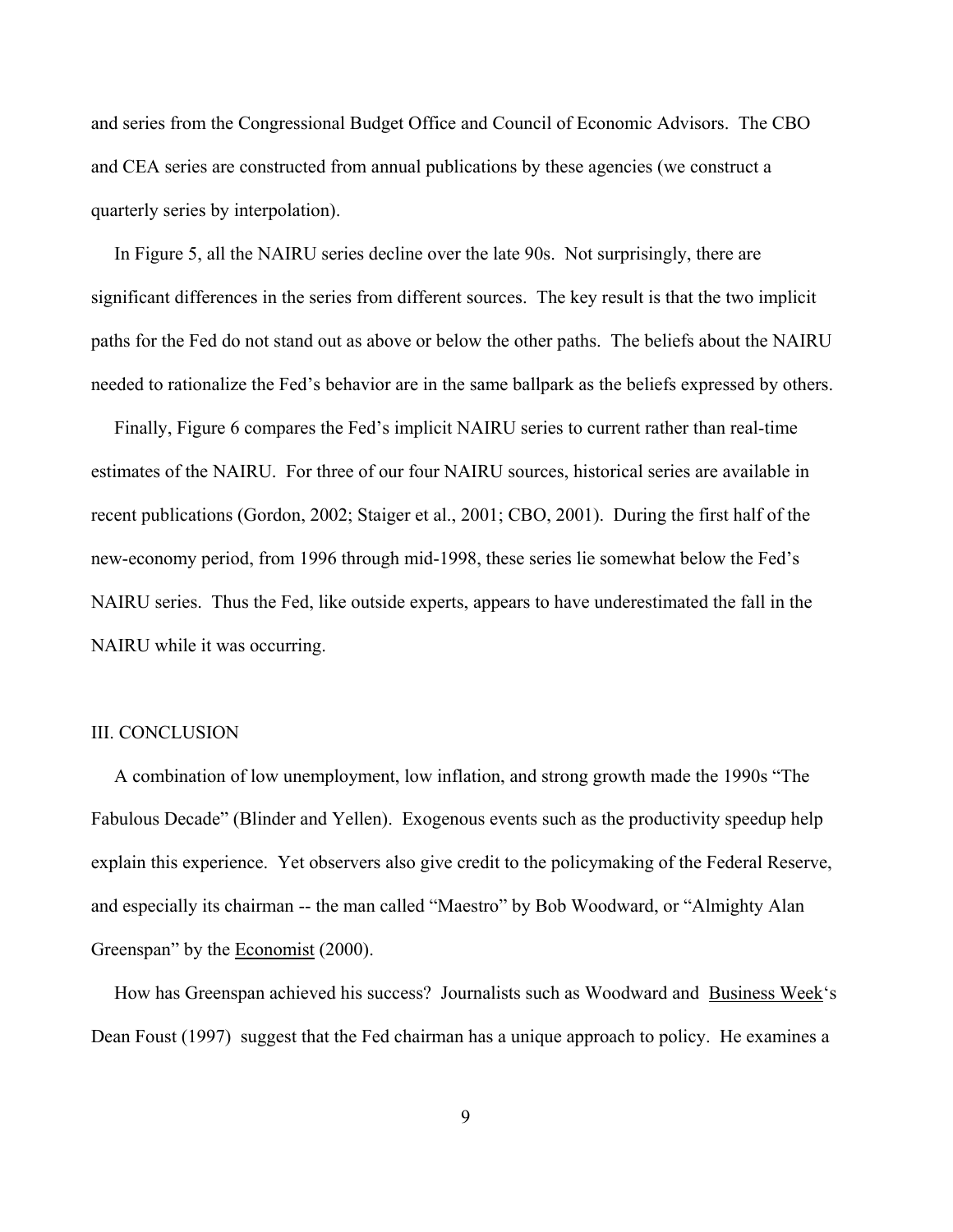vast number of data series and directs his staff to produce new ones. He talks frequently with business leaders to spot changes in the economy. His decades of forecasting experience make him adept at synthesizing all this information. He is intellectually flexible, and therefore recognized the New Economy before others did.

 Mankiw argues that these aspects of Greenspan's behavior cannot be too important, because in the end the Fed simply follows a Taylor rule. We find that the rule followed by Greenspan is a bit more sophisticated than the one suggested by Mankiw: it accounts for changes in the NAIRU. However, various government agencies and academics do roughly as well as Greenspan in measuring the NAIRU. These include researchers who derive the NAIRU entirely from the behavior of unemployment and inflation; they use no exotic data series or insights from CEOs.

 Thus the Fed's success in the 90s appears to result from a simple rule that could be replicated by future policymakers, even if they do not possess Alan Greenspan's special skills. This is good news for the 21<sup>st</sup> century.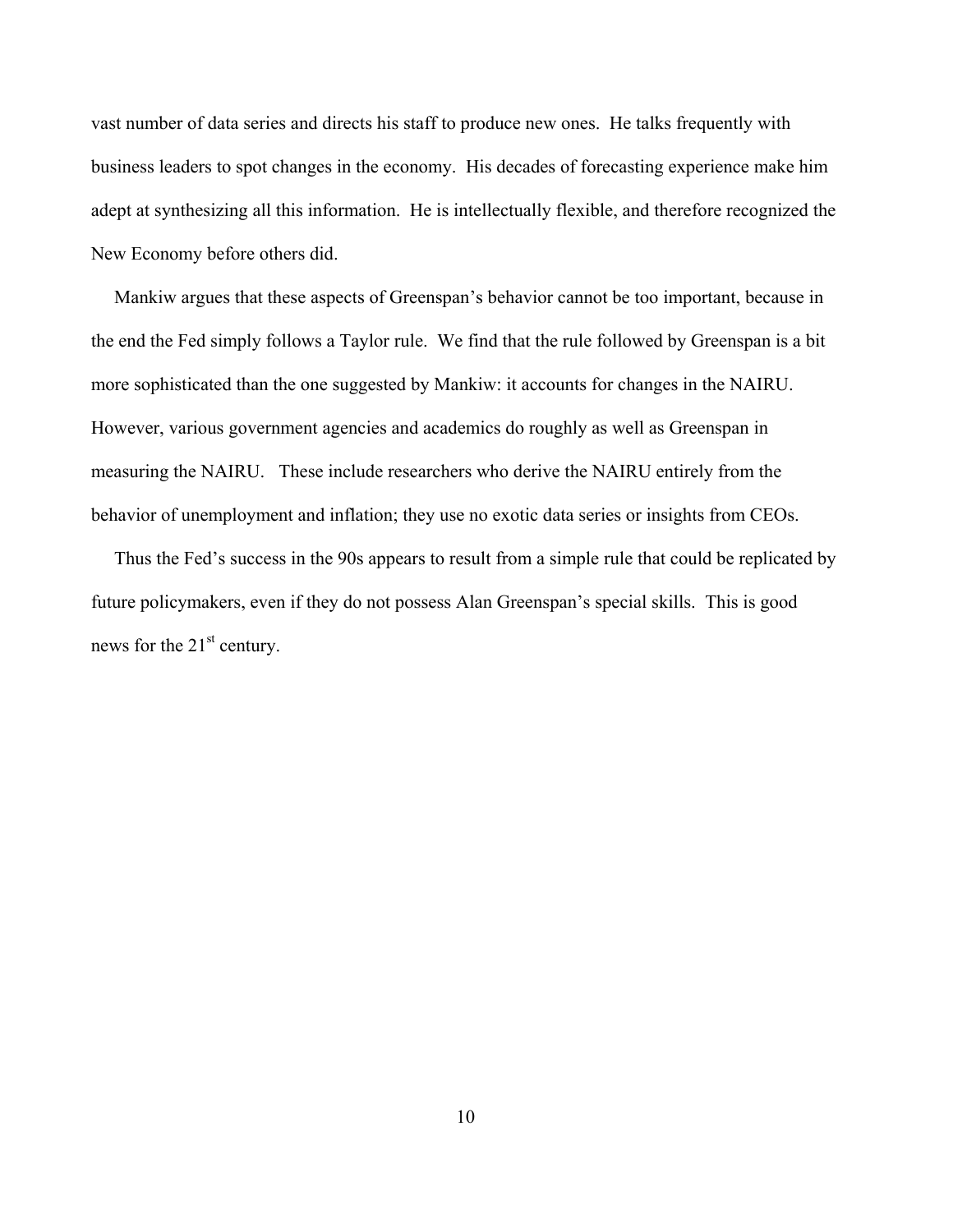**NOTES** 

- \* Department of Economics, Johns Hopkins University, Baltimore MD 21218. We are grateful for data provided by Robert Gordon and Mark Watson, and for suggestions from Mark Gertler, N. Gregory Mankiw, and Christina Romer.
- 1. We have replaced the unemployment rate with the deviation of output from its long-run level, as measured by the Hodrick-Prescott filter. For the sample from 87:4 to 95:4, this reduces the  $\overline{R}^2$  from 0.94 to 0.78 or 0.82, depending on our choice of price index. When both unemployment and the output deviation are included in the rule, only unemployment is statistically significant.
- 2. If we assume an Okun's Law coefficient of two, then a one percent fall in output produces an interest-rate rise of 3.2 or 4.0 points. These effects are much larger than the output coefficient of 0.5 proposed by Taylor (1993) or the 0.8 estimated by Taylor (1999).
- 3. For each paper, we use the results for what appears to be the authors' primary specification. Gordon produces NAIRU series for different price indices; we use the series based on the GDP deflator. For Staiger et al. (1997), we use a specification in which the NAIRU is assumed to be constant from 1990 through 1994.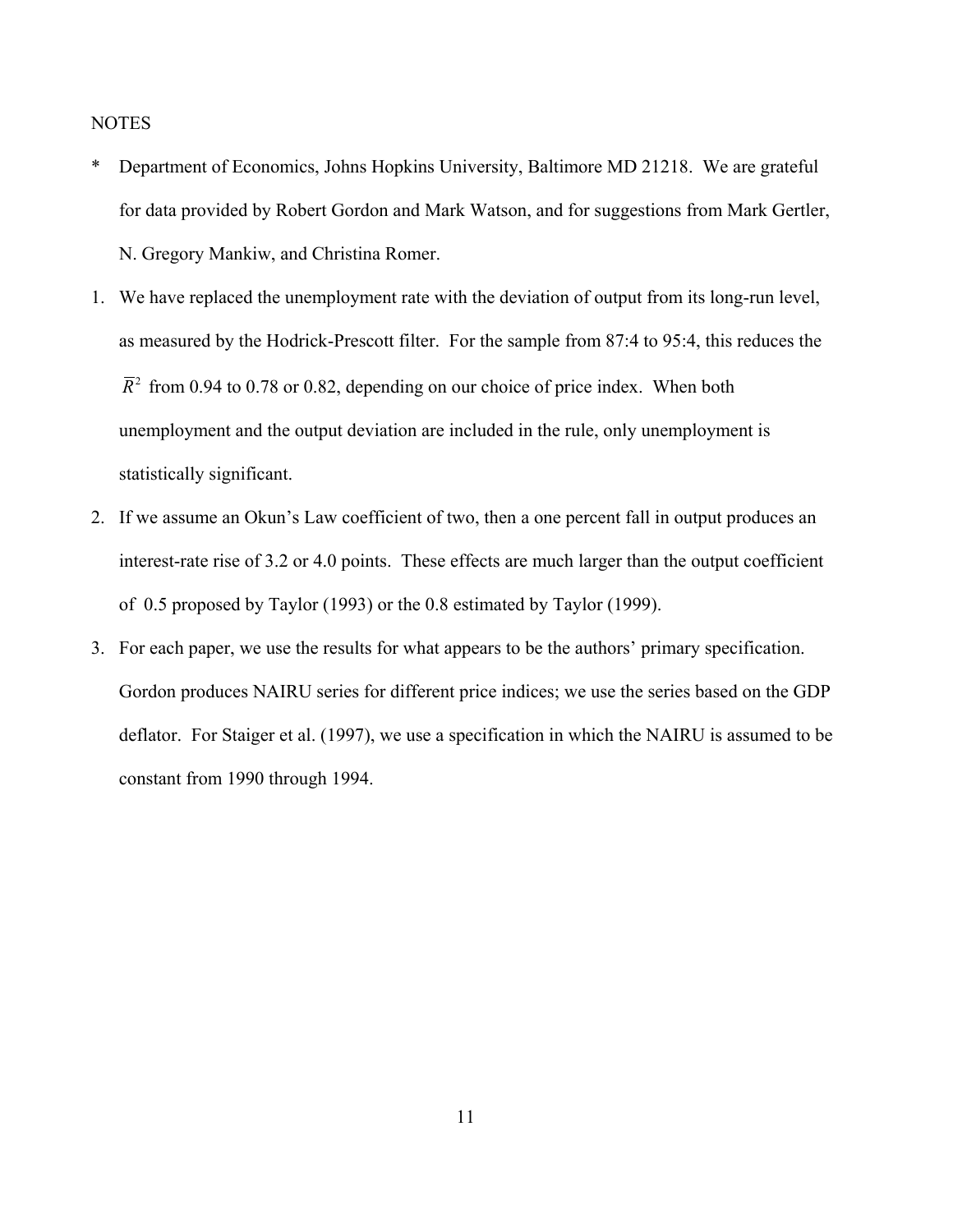# **REFERENCES**

**Ball, Laurence and Moffitt, Robert.** "Productivity Growth and the Phillips Curve." NBER Working Paper 8421, August 2001.

**Blinder, Alan S. and Yellen, Janet L.** "The Fabulous Decade: Macroeconomic Lessons from the 1990s." Russell Sage Foundation, April 2001.

**Congressional Budget Office.** Economic and Budget Outlook. January 2001.

**Economist.** "Almighty Alan Greenspan." January 8, 2000.

**Friedman, Milton.** An Interview, Macroeconomic Dynamics, February 2001, 5(1), pp. 101-131.

**Foust, Dean.** "Alan Greenspan's Brave New World." Business Week. July 14, 1997.

**Gordon, Robert J.** "Inflation and Unemployment: Where Is the NAIRU?" Meeting of Academic Consultants to Board of Governors, December 1994.

**Gordon, Robert J.** "The Time-Varying NAIRU and its Implications for Economic Policy." Journal of Economic Perspectives, Winter 1997, 11(1), pp. 11-32.

**Gordon, Robert J.** "Foundations of the Goldilocks Economy: Supply Shocks and the Time-Varying NAIRU." Brookings Papers on Economic Activity, 1998, (2), pp. 297-333.

**Gordon, Robert J.** Research in progress, 2002.

**Mankiw, N. Gregory.** "U.S. Monetary Policy During the 1990s." NBER Working Paper 8471, September 2001.

**Orphanides, Athanasios.** "Monetary Policy Rules Based on Real-Time Data." American Economic Review, September 2001, 91(4), pp. 964-985.

**Staiger, Douglas; Stock, James H. and Watson Mark W.** "How Precise Are Estimates of the Natural Rate of Unemployment?" in Christina D. Romer and David H. Romer eds., Reducing Inflation: Motivation and Strategy, Chicago: University of Chicago Press, 1997a.

**Staiger, Douglas; Stock, James H. and Watson Mark W.** "The NAIRU, Unemployment and Monetary Policy." Journal of Economic Perspectives, Winter 1997b, 11(1), pp. 33-49.

**Staiger, Douglas; Stock, James H. and Watson Mark W.** "Prices, Wages and the U.S. NAIRU in the 1990s." Russell Sage Foundation, 2001.

**Taylor, John B.** "Discretion versus Policy Rules in Practice." Carnegie-Rochester Conference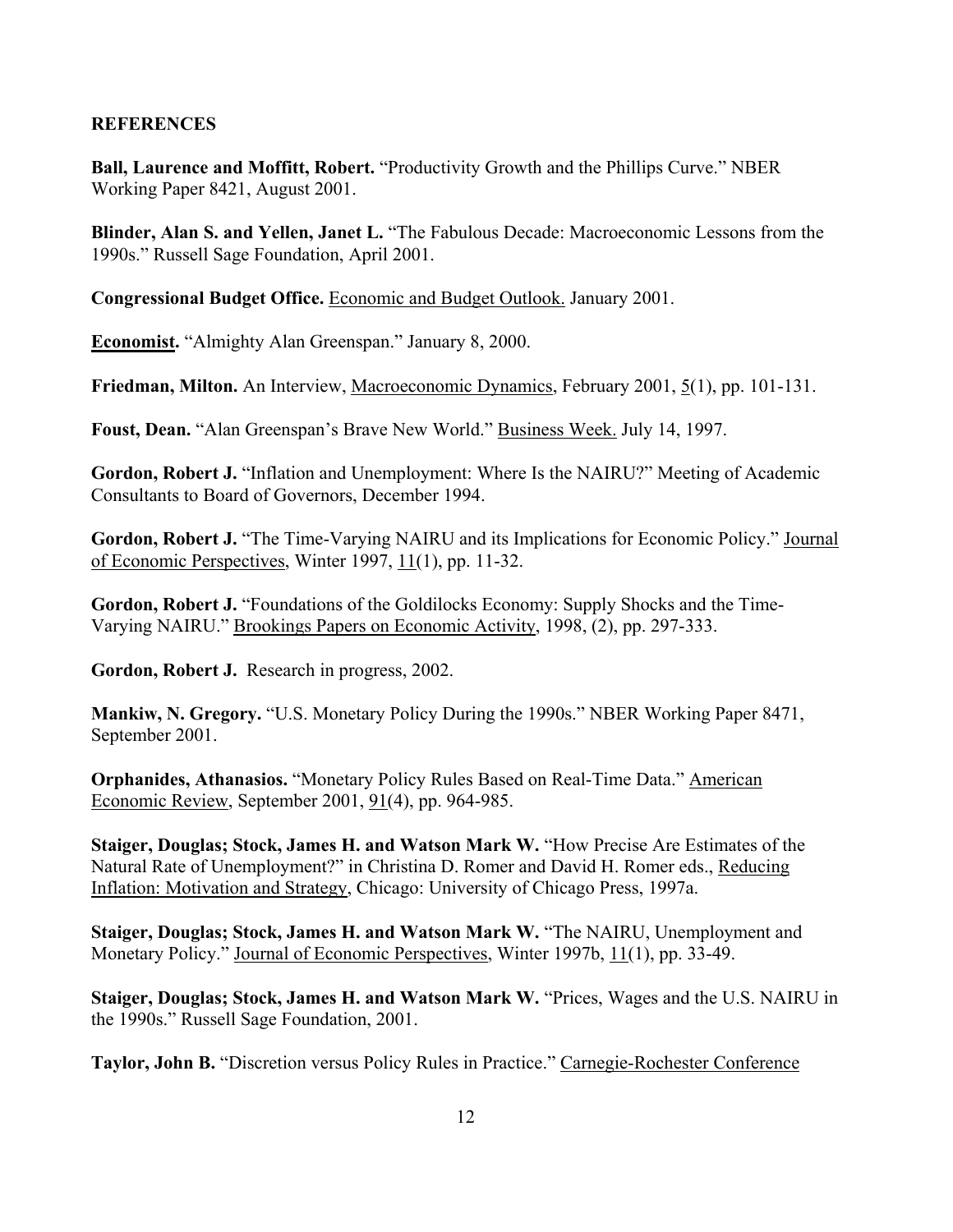Series on Public Policy, December 1993, 39, pp. 195-214.

**Taylor, John B.** "A Historical Analysis of Monetary Policy Rules" in John B. Taylor ed., Monetary Policy Rules, Chicago: Chicago University Press, 1999, 319-341.

**Tchaidze, Robert R.** "Estimating Taylor Rules in a Real-time Setting." Johns Hopkins University Working Paper 457, August 2001.

Woodward, Bob. "Maestro: Greenspan's Fed and the American Boom." New York: Simon & Schuster Publishers, 2000.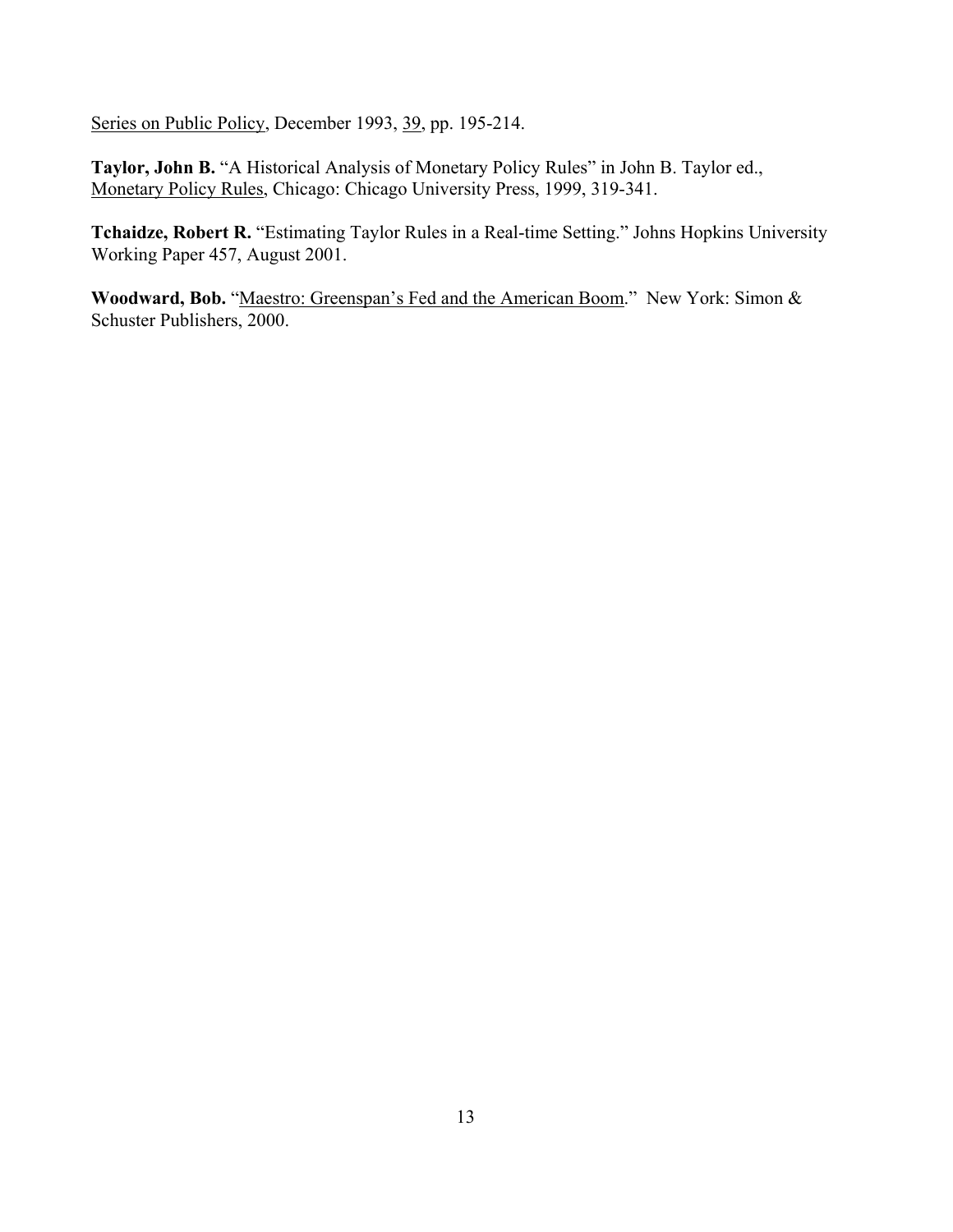# Table 1: A Simple Taylor Rule

| <b>Sample</b>      | 1987:4 -- 1995:4 |        | $1996:1 - 2000:4$ |        |
|--------------------|------------------|--------|-------------------|--------|
| <b>Price Index</b> | <b>CPIX</b>      | $IPD$  | <b>CPIX</b>       | $IPD$  |
| Constant           | 12.48            | 11.09  | 5.03              | 5.63   |
|                    | (1.29)           | (1.31) | (0.87)            | (0.76) |
| <b>Inflation</b>   | 1.38             | 1.63   | 1.86              | 0.92   |
|                    | (0.15)           | (0.16) | (0.45)            | (0.25) |
| Unemployment       | 1.95             | 1.63   | 0.86              | 0.39   |
|                    | (0.21)           | (0.20) | (0.18)            | (0.09) |
| $\overline{R}^2$   | 0.94             | 0.94   | 0.53              | 0.66   |

Note: HAC standard errors are in parentheses.

Table 2: A Taylor Rule with a Time-Varying NAIRU

| <b>Sample</b><br><b>Price Index</b> | 1987:4 -- 1995:4 |        | $1996:1 - 2000:4$ |        |
|-------------------------------------|------------------|--------|-------------------|--------|
|                                     | <b>CPIX</b>      | IPD    | <b>CPIX</b>       | IPD    |
| Constant                            | 0.98             | 1.47   | $-0.31$           | 3.23   |
|                                     | (0.72)           | (0.70) | (1.40)            | (0.44) |
| <b>Inflation</b>                    | 1.29             | 1.54   | 2.01              | 1.00   |
|                                     | (0.17)           | (0.20) | (0.51)            | (0.23) |
| Unemployment                        | 2.00             | 1.67   | 1.68              | 0.81   |
| $-$ <b>NAIRU</b>                    | (0.22)           | (0.21) | (0.46)            | (0.15) |
| $\overline{R}^2$                    | 0.93             | 0.93   | 0.49              | 0.70   |

Note: HAC standard errors are in parentheses.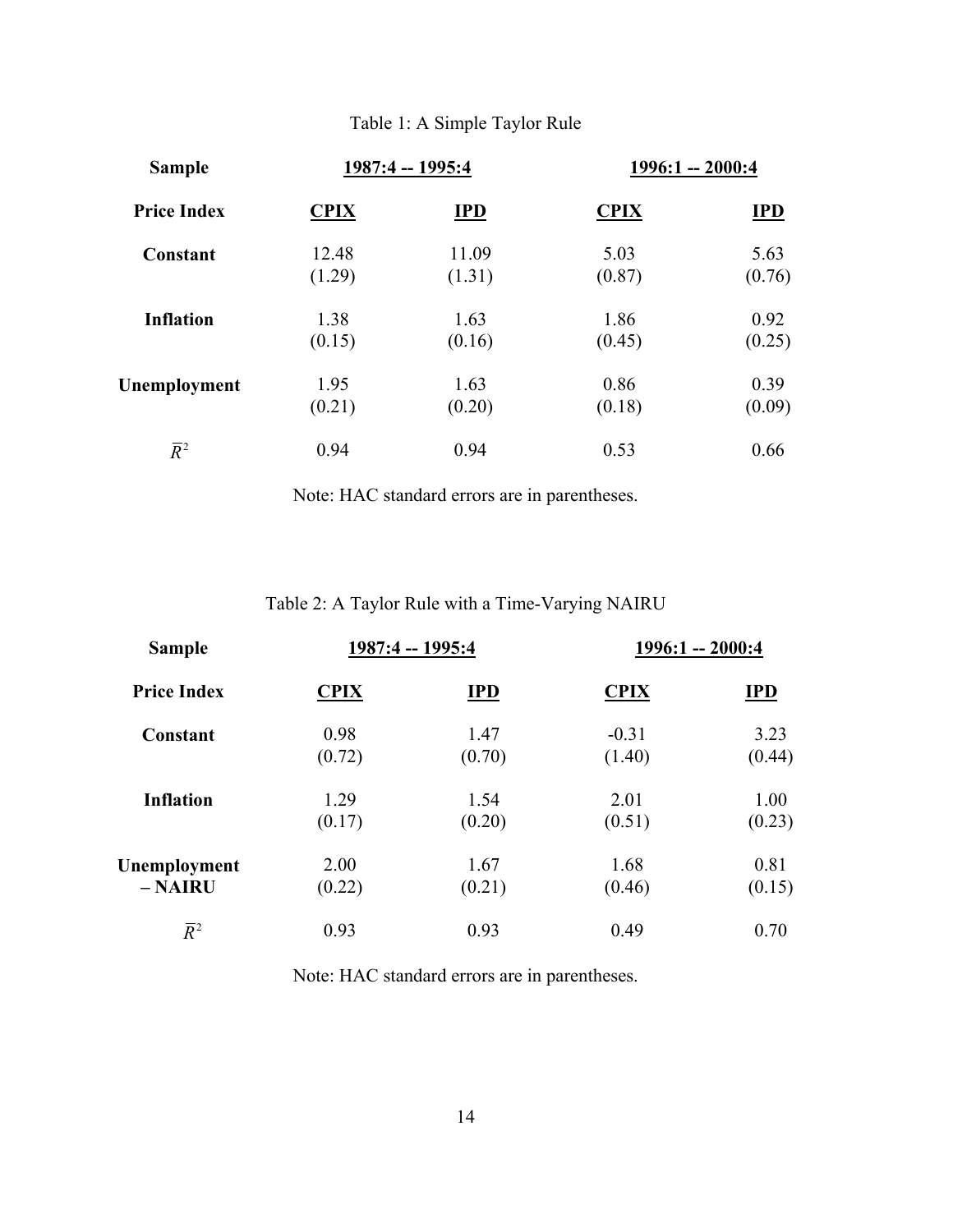